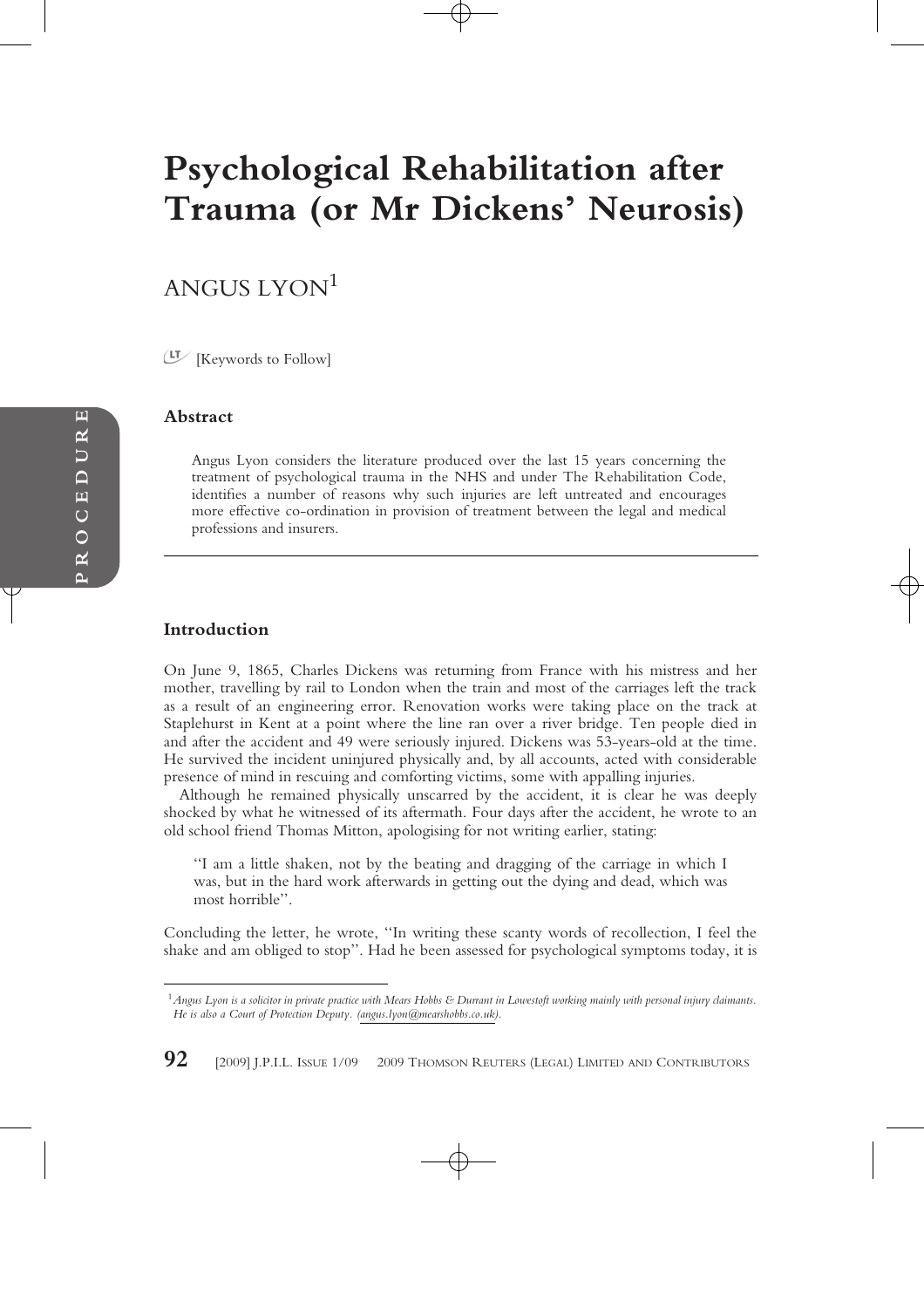#### PSYCHOLOGICAL REHABILITATION AFTER TRAUMA

probable that a provisional diagnosis of acute stress disorder would be made. It seems very likely, in view of the progression of his psychological symptoms, that a formal diagnosis of post traumatic stress disorder (PTSD) would have been made in due course. No doubt he would also have been invited to join class litigation for compensation.

Claimant personal injury lawyers are confronted regularly with clients who have experienced psychological trauma, whether or not they have also been physically injured. Usually, the physical symptoms are identified and treated. It is, however, common for psychological problems to emerge and, in a large number of cases, for these ultimately to become a significant, if not the most significant, aspect of the client's ongoing problems, in many cases unnecessarily so.

For the five years between his accident and his death, it seems clear that Dickens was preoccupied with the horrors that he witnessed at Staplehurst. It is evident that he became an exceptionally anxious rail passenger. In his writings during these years he returned on a number of occasions to describe and allude to scenes of disaster, possibly by doing so to try to achieve some mastery over the grip of his post traumatic recollections.

Had Dickens sustained his psychological trauma today, not only would he be entitled to financial compensation, but also to appropriate psychological rehabilitation.

This article is written with the relatively narrow focus of provision of psychological rehabilitation following assault or accident. From personal experience over recent years as a claimants' solicitor, it seems that notwithstanding publication of various rehabilitation guides, many clients slip through the net where this area is concerned. I detail some of these reasons below. I will generally refer in this article to trauma caused by an accident. It is understood that this type of psychological injury may be caused by a wide range of insults, including both physical and sexual abuse, and by witnessing horrific events. The terms ''client'' and ''patient'' are used interchangeably.

Writing in JPIL in 2005, Colin Ettinger stated his opinion that ''on the basis of anecdotal evidence, it seems that in the vast majority of personal injury cases, the question of how a claimant can be assisted to a better recovery is not on the agenda''.<sup>2</sup> From my experience, this is particularly true when psychological rehabilitation is considered.

# **Research studies**

Since the Rehabilitation Code was first introduced in 1999, two studies in particular have informed the treatment of psychological injuries in relation to road traffic accidents.

The first of these studies in  $1993<sup>3</sup>$  concluded that acute, moderately severe emotional distress following road traffic accidents was common. It was noted that almost one fifth of subjects had suffered from an acute stress syndrome, characterised by mood disturbance and horrific memories of the accident. Anxiety and depression usually improved over the 12-month period of the study, although one tenth of patients had mood disorders at one year. In addition, specific post traumatic symptoms were common. PTSD occurred during follow-up in one tenth of patients and phobic travel anxiety as a driver or passenger was found to be more common and frequently disabling. Emotional disorder was associated with having pre-accident psychological or social problems and, in patients with multiple injuries, continuing medical complications. Post traumatic symptoms were not associated with a

 $2$ [2005] J.P.L.L. 5, 45–50.

<sup>3</sup>R. Mayou, B. Bryant, R. Duthie, ''Psychiatric Consequences of Road Traffic Accidents'' [1993] BMJ 307, 647–651.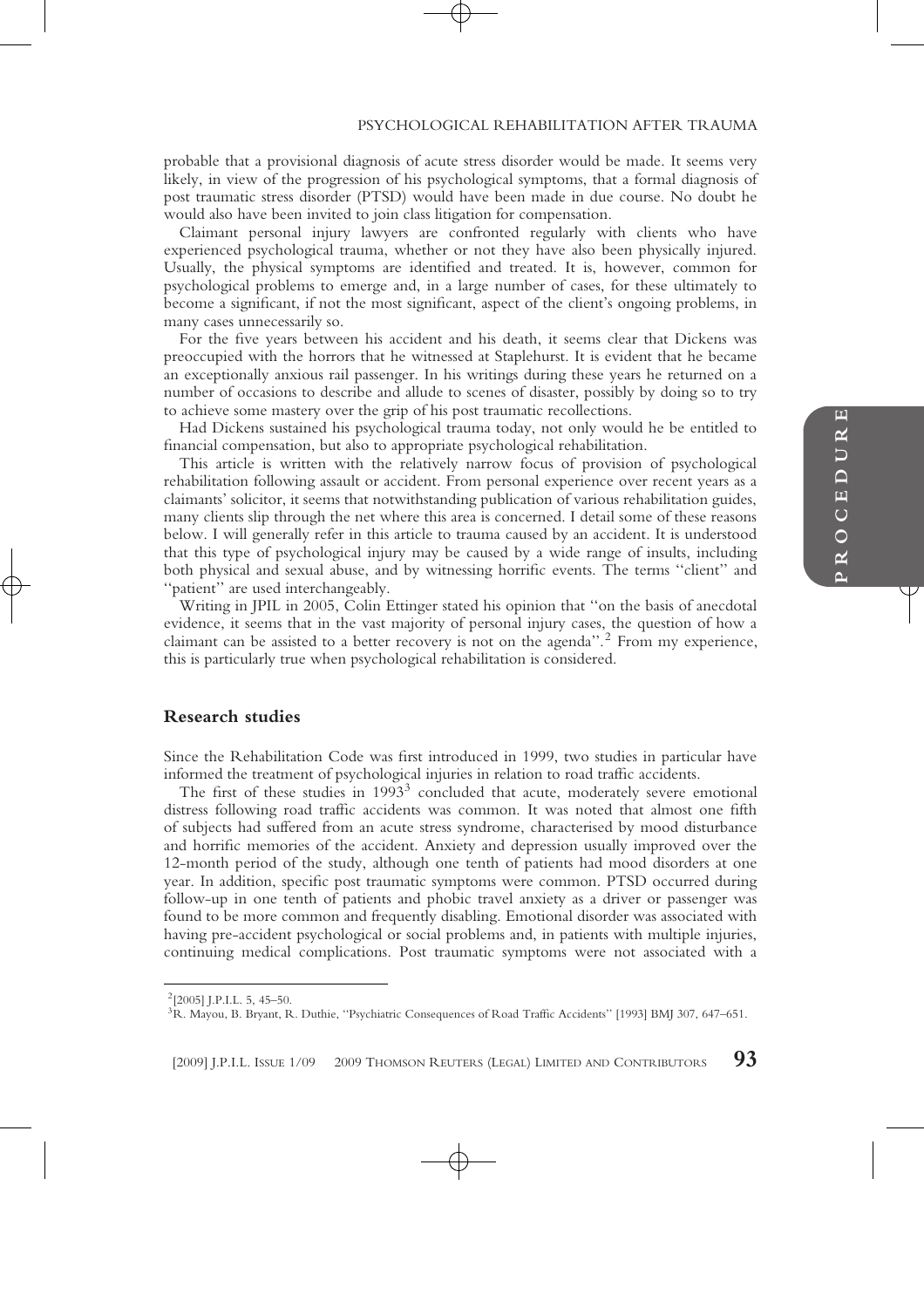neurotic predisposition but were strongly associated with horrific memories of the accident. They did not occur in subjects who had been briefly unconscious and were amnesic for the accident. Mental state at three months was highly predictive of mental state at one year.

It was concluded in the 1993 study that psychiatric symptoms and disorder were frequent after both major and less severe road accident injuries. Post traumatic symptoms were described as common and disabling. Early information and advice might reduce psychological distress and travel anxiety and contribute to road safety and assessing ''nervous shock''.

A follow-up study, published in  $2001<sup>4</sup>$  looked into the identification of predictors of one year outcomes for patients in a hospital emergency department following motor vehicle accidents and to describe the prevalence and course of four types of psychiatric outcome. The study concluded that different frequencies and courses of PTSD, phobic travel anxiety, general anxiety and depression were reported by a third of the subjects of the study both at three months and one year following the accident. Many of the subjects reported improvement between three and 12 months, but others described late onset of psychiatric outcomes after the accident.

It was concluded that these four types of psychiatric outcome overlapped, were persistent and had different early predictors. The opinion was expressed that the findings had implications for the early recognition of psychiatric consequences of motor vehicle accidents that would enable early intervention.

To avoid confusion, this article focuses only on these four types of psychiatric outcomes after accidents (PTSD, phobic travel anxiety, general anxiety and depression). It is recognised that co-morbidity of a large number of psychological conditions may occur after an accident. It is also recognised that accident trauma can lead to a wide variety of psychiatric disorders and a patient's psychiatric condition prior to the accident can sometimes be identified as a predictor for certain disorders. PTSD as a single diagnosis is rare.<sup>5</sup>

#### **The Rehabilitation Code**

The Rehabilitation Code was first published in 1999. It was a collaborative venture on the part of a number of organisations involved in the injury compensation process, involving input from both claimant and defendant lawyers, insurers and rehabilitation organisations. The stated aim of the Code, last updated in  $2007$ ,  $6$  is to promote the use of rehabilitation and early intervention in the compensation process so that the injured person makes the best and quickest possible medical, social and psychological recovery. The objective applies whatever the severity of the injuries sustained by the claimant. The Code is designed to ensure that the claimant's need for rehabilitation is assessed and addressed as a priority and that the process in so doing is pursued on a collaborative basis by the claimant's lawyer and the compensator.

The purpose of the Code is to provide a framework within which the claimant's health, quality of life and ability to work are restored as far as possible before, or simultaneously with the process of assessing compensation. The Code sets out responsibilities for different parties involved in the compensation process. The duty is ongoing throughout the life of the case, but is of most importance in the early stages. The Code emphasises that rehabilitation

**94** [2009] J.P.I.L. ISSUE 1/09 © 2009 THOMSON REUTERS (LEGAL) LIMITED AND CONTRIBUTORS

<sup>4</sup>R. Mayou, B. Bryant, A. Ehlers, ''Prediction of Psychological Outcomes One Year After a Motor Vehicle Accident'' [2001] Am J Psychiatry 158 8, 1231–1238.

<sup>5</sup>M. Wrenger, C. Lange, M. Langer *et al.,* ''Psychiatric disorders after an accident: Predictors and the influence of the psychiatric condition prior to an accident'' [2008] European Psychiatry.

<sup>6</sup>The Rehabilitation Code 2007.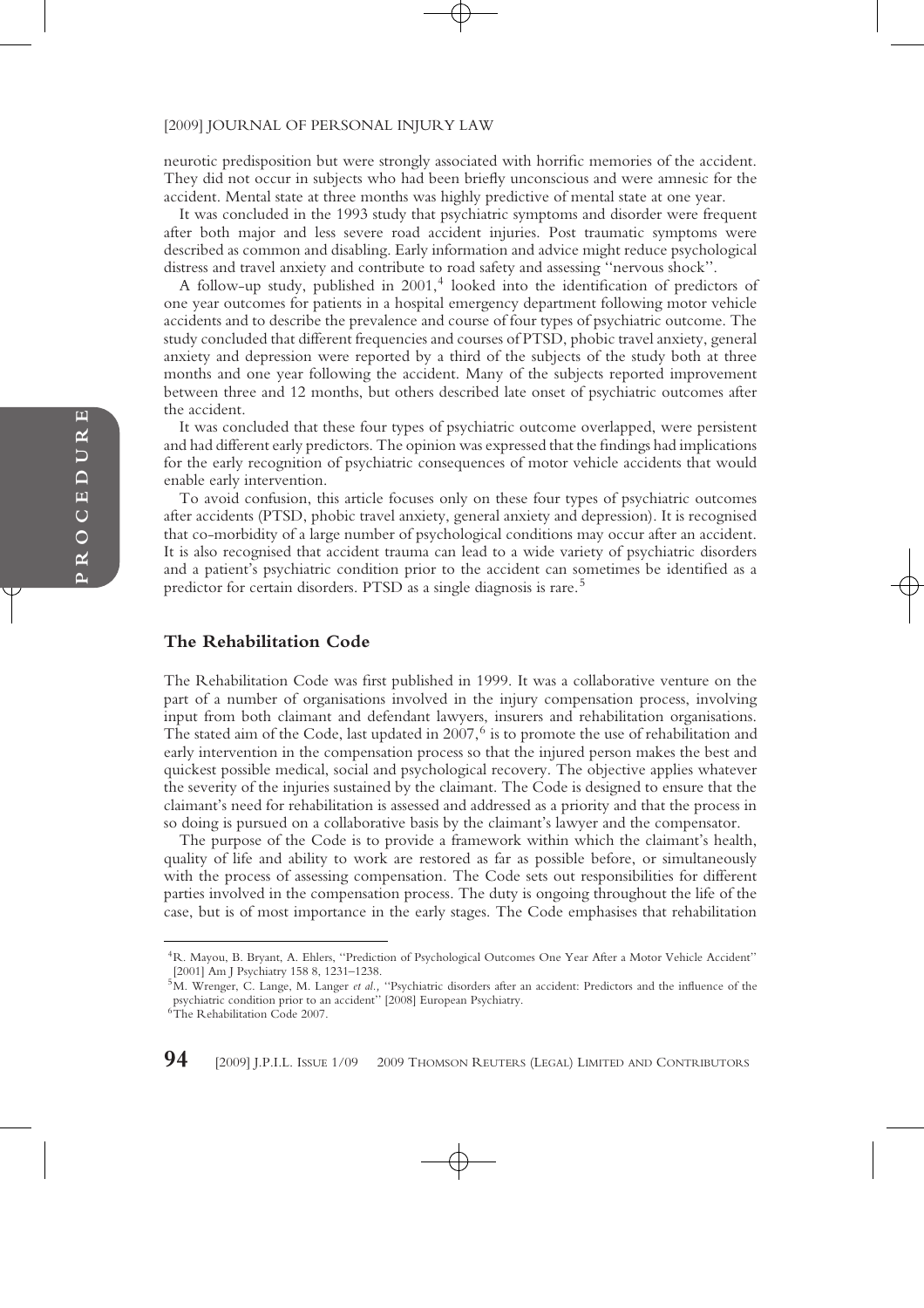#### PSYCHOLOGICAL REHABILITATION AFTER TRAUMA

considerations should be a collaborative process and sets out model timetables for notification, assessment and implementation of rehabilitation. It assumes full disclosure of information revealed on assessment and that this information will be exempt from disclosure in the claims process itself.

# **International Underwriting Association of London/Association of British Insurers Report**

In 2004, the International Underwriting Association of London (IUA) and the Association of British Insurers (ABI) Rehabilitation Working Party published ''Psychology, Personal Injury and Rehabilitation'', $^7$  a very detailed appraisal of the implications of the Rehabilitation Code of Practice, with specific reference to psychological injuries. The research group included representatives from medicine, insurance, the law and rehabilitation organisations. The purpose of the report was to provide information and guidance on understanding the diversity of outcomes that are found in practice, identifying obstacles to recovery in systems and in individuals and in identifying opportunities for improvement. Recommendations were made as to changes in current practices and as to future research. The Report identified an ongoing dichotomy between medical and legal approaches, indicating that whilst psycho-social factors seemed to be major determinants of ultimate outcomes in many cases, rehabilitative interventions continued to be constrained by the established traditions of the compensation systems (the law) and purely biomedical models (medicine). It seemed to the group that both professions were working to do the best for their client or patient but that lack of co-ordination in these efforts was failing to prevent unnecessary severity and chronicity of psychological harm.

The Report indicated that there was very clear evidence that psychological and social factors were among the most significant predictors of the scale of disability and compensatable outcomes following injury and illness. It was clear that many of the systems used in case handling created psycho-social conditions that actually made outcomes worse than they needed to be or, more often, delayed recovery. The Report concluded that it was not widely accepted that even apparently minor accidents can have significant psychological impact on the victim, contributing to greater physical deterioration, disability and/or slower recovery. Rehabilitation programmes and other interventions were more likely to succeed if they took into proper account the psychological factors. It was thought that this aspect of rehabilitation has received considerably less attention in the United Kingdom than it had in countries such as Finland and Australia. The Report concluded that the physical, psychological and social effects of injury influenced each other and should be considered together, not in isolation.

The Report highlighted shortcomings in the current system of compensation and rehabilitation and recommended changes in medical, legal and insurance practice.

Recommendations were made as to providing a ''stepped approach'' to medical care. This approach recognises that it is not practical to investigate each accident victim's psychological state or circumstances at the outset. However, this may change if the condition fails to respond to good routine care. In a minority of cases, individual extra psychological and social care programmes would be required and had been shown to be effective. The paucity of specialists was highlighted.

[2009] J.P.I.L. ISSUE 1/09 2009 THOMSON REUTERS (LEGAL) LIMITED AND CONTRIBUTORS **95**

<sup>7</sup>International Underwriting Association of London (IUA)/Association of British Insurers (ABI) Rehabilitation Working Party, ''Psychology, Personal Injury and Rehabilitation'' (2004).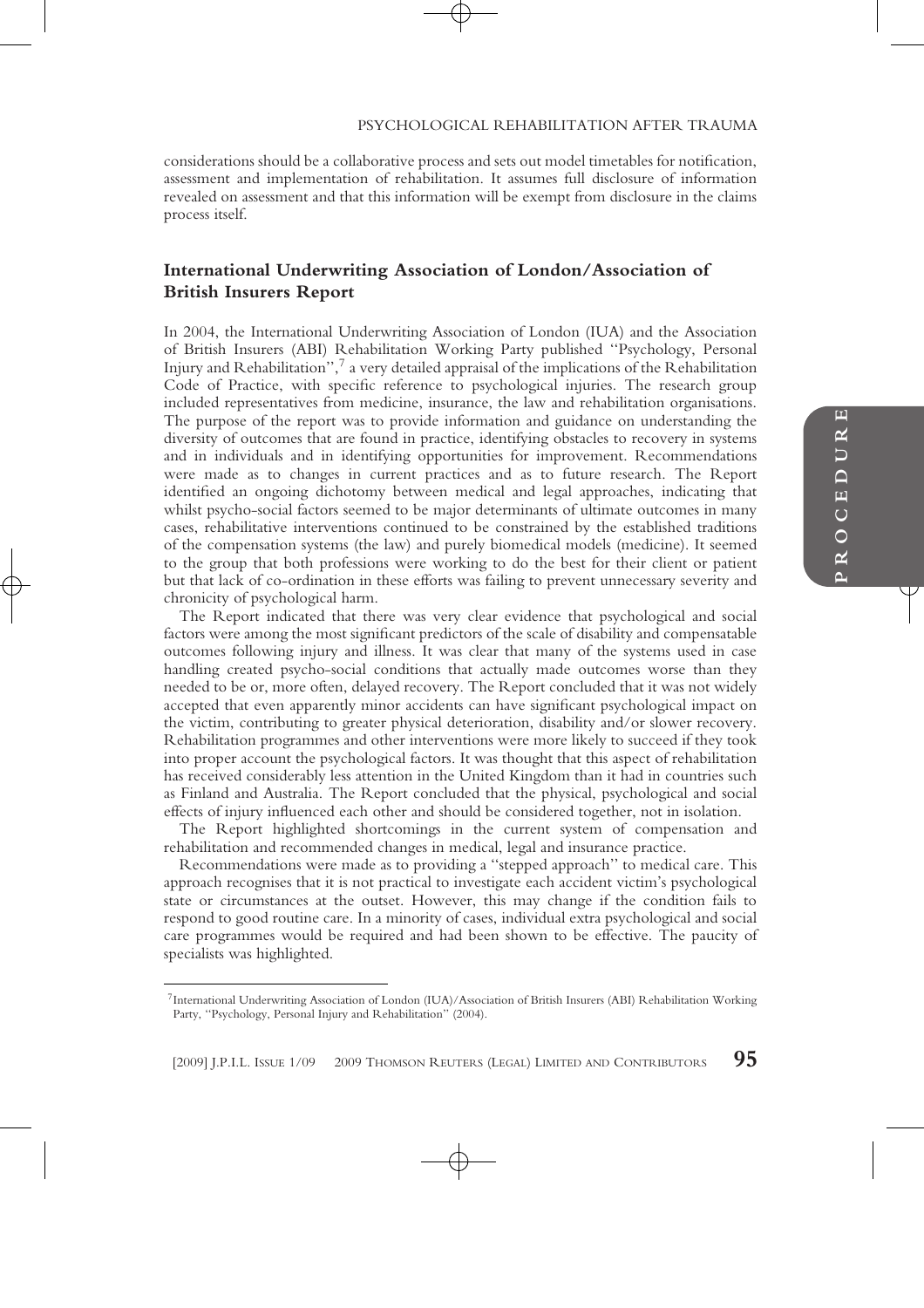The Report found that doctors and therapists are inadequately trained in the recognition and management of psychological and social factors. Both legal and insurance professions should provide education for all levels of case handling and encourage all concerned to look out for high risk cases or cases that do not respond to care. Signs of difficulty can usually be detected within three months of injury, although catastrophic injuries can take longer to become clear.

The Report proposed that both lawyers and insurers should make arrangements for obtaining more detailed assessment in high risk cases and for providing additional services if required. This would require co-operation between lawyers and insurers. Most significantly, it was recommended that appropriate care should not be delayed by medico-legal procedures.

The Report set out recommended treatments and aspirational timetables for ongoing assessment of psychological problems. The therapies of choice for the four conditions with which this article deals are Cognitive Behavioural Treatment (CBT) and Eye Movement Desensitisation and Reprocessing (EMDR). In brief, CBT involves the patient learning skills that help to change negative thought processes, including the use of mental imagery of the traumatic event to help to work through the trauma and to gain control of the fear and distress. EMDR involves making sets of side-to-side eye movements while recalling a traumatic incident. This appears to help reduce distress and to develop more positive emotions, behaviour and thoughts.

Further stress was laid on the inadequacies in training, knowledge and information on the part of medics, lawyers and insurers. From the medical point of view, ''knowledge is often patchy and follow-up services are not readily identified''. It was emphasised that lawyers and insurers also needed to be aware of the importance of psychological factors. Communication with claimants and psychological experts ''are both areas where there is much room for improvement''.

Recommendations as to treatment highlighted the fact that in the compensation claim process, reports are often prepared a considerable time after the event and are frequently vague about recommended treatment and how it might be obtained. It is difficult for experts to suggest treatment where resources are scarce, particularly within the NHS. The suggestion is made that there are almost certainly much greater opportunities to use good quality private treatment and that interim awards may be necessary to achieve this.

The Report runs to some 100 pages, is thorough and represents a very detailed analysis of a particularly complex area. A concern must be that, because of the complexity of the subject matter and the day-to-day exigencies of medical and legal practice, the suggestions and recommendations will take a considerable time to become commonplace in the enormous number of cases each year where the client is suffering from trauma related psychological injury (whichever label or DSM diagnosis one applies), and this goes unaddressed.

# **National Institute of Clinical Excellence Clinical Guideline 26**

In 2005, the National Institute of Clinical Excellence (NICE) published its guidelines for the treatment of PTSD by GPs and specialists.<sup>8</sup> The Guidelines set out timed interventions for those suffering from, or suspected of suffering from PTSD and recommended appropriate drug treatments and psychological therapies. Drug treatments are the exclusive preserve of

<sup>8</sup>Post traumatic stress disorder (PTSD). The management of PTSD in adults and children in primary and secondary care. National Institute for Clinical Excellence, March 2005.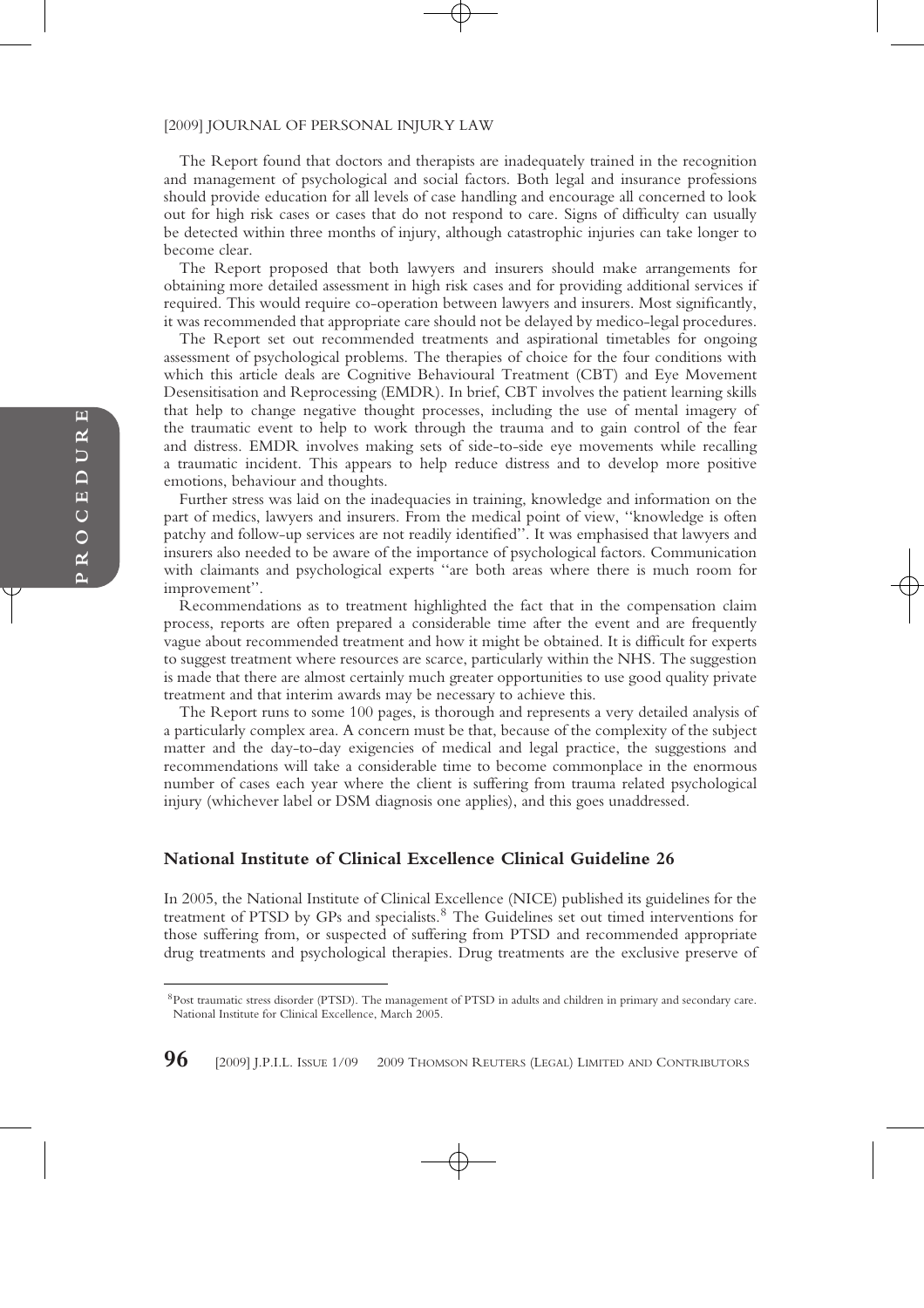#### PSYCHOLOGICAL REHABILITATION AFTER TRAUMA

the medical profession and I will deal in this article only with psychological treatments. The application of psychological treatments provided under the NHS, private medical care (if the patient has the benefit of medical insurance) or organised by lawyers under the Rehabilitation Code or interim payment may overlap.

The Guidelines recommend a period of watchful waiting where the symptoms of PTSD are mild or have been present for less than four weeks after the trauma, with a recommendation of a follow-up contact within one month of trauma. Single session interventions (de-briefing) that focus on the traumatic incident are not recommended as a routine step.

Where symptoms have been present between one and three months of the trauma, the patient should be offered trauma-focused CBT. If the symptoms are deemed to be severe, then early CBT is recommended. The patient should be offered between eight and 12 sessions of trauma-focused CBT, or fewer sessions if the treatment starts in the first month after the event. The psychological treatment should be regular and continuous, usually once a week and delivered by the same person.

If the patient has symptoms more than three months after trauma, trauma-focused CBT or EMDR should be offered, again involving between eight and 12 sessions.

Trauma-focused psychological treatment should be offered, regardless of the time that has elapsed since the trauma.

The medical practitioner should consider extending the trauma-focused psychological treatment beyond 12 sessions and integrating it into an overall care plan if several problems need to be addressed, for example, after multiple traumatic events, traumatic bereavement, where chronic disability originates in the trauma or where significant co-morbid disorders or social problems are present.

PTSD sufferers who have no or only limited improvement after specific treatment has been provided, should be offered an alternative form of trauma-focused psychological treatment in addition to pharmacological treatment.

From direct practical, albeit anecdotal, experience involving clients over the last few years, I believe these Guidelines offer an admirable but normally unattainable counsel of perfection for busy medical practitioners. I strongly suspect that this is because of limited NHS resources, but also equally significantly because of the very nature of the conditions themselves, which largely involve a wide degree of psychological avoidance.

# **Interface Guide 2006**

A year and a half after publication of the NICE Guidelines, the British Society of Rehabilitation Medicine (BSRM) produced a study in conjunction with the Royal College of Physicians and the Association of Personal Injury Lawyers (APIL), identifying the need for a strong working collaboration between members of the medical and legal professions when working for people with highly complex disabilities, specifically those with neurological and spinal injury, limb loss, multiple trauma and complex pain issues.<sup>9</sup>

The Guide identified historical communication difficulties between the medical and legal professions and the need for closer co-operation between the two, with recommendations for funding to be set up and provided as soon as possible after a catastrophic injury.

<sup>9</sup>British Society of Rehabilitation Medicine, ''Guide to Best Practice at the Interface Between Rehabilitation and the Medico-Legal Process'' (London, 2006).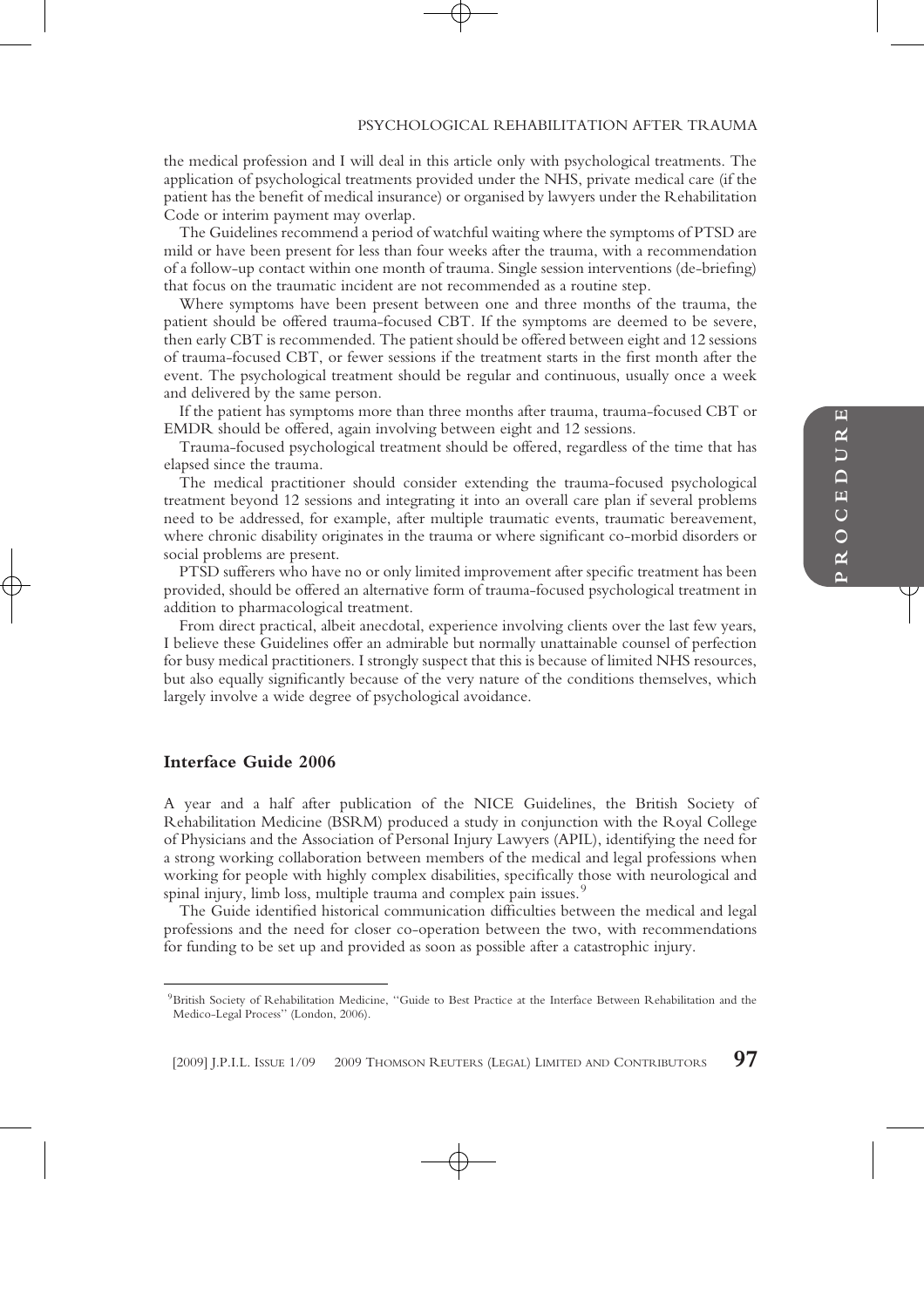Although not specifically targeted at psychological injuries, the significant thrust of the Guide is to highlight the different models of working of the medical and legal professions to ensure more open communication, provision of funding and collaboration. The same principle applies directly to patients suffering psychological injury.

# **APIL Best Practice Guide**

In 2008, APIL updated its Best Practice Guide on Rehabilitation.<sup>10</sup> Claimant personal injury lawyers will be familiar with the contents of the Guide. Building on the considerable literature that has developed in rehabilitation medicine over the last decade, lawyers are encouraged to consider whether rehabilitation is appropriate in every case. It is emphasised that the Pre-Action Protocol for personal injury claims in the Civil Procedure Rules and the Rehabilitation Code place obligations on lawyers to do just this. The Guide emphasises a holistic approach to personal injury litigation and that lawyers should always consider rehabilitation as well as compensation. Lawyers should think in each and every case, ''What can I do to make my client better?''

Different funding options are identified, including NHS medical rehabilitation, private health insurance and defendant liability insurance (whether organised through the services of rehabilitation organisations paid by the defendant's insurers or by interim payments in the litigation).

Guidance is provided in obtaining an early independent needs assessment and a structured approach is underlined in relation to the assessment of the severity of injuries. Psychological and psychiatric injury are classified under the ''Major Injuries'' category where there is a definite need for some rehabilitative attention, and also where there is an element of waiting to see how the injury develops with the possibility of future rehabilitative treatment. The object of rehabilitation is to help the injured person back into a normal routine as quickly as possible and to obtain the necessary funds to do so. Case management may be necessary for psychiatric or psychological injury. Recommendations are provided as to procedures for and immediate needs assessment so that appropriate treatment can be provided at the earliest opportunity.

Allowing for the necessary procedural steps of writing the letter of claim to the proposed defendant, response from the defendant's insurers, early assessment and reporting, it is envisaged that in an ideal claim, agreement may be reached on appropriate treatment within nine weeks or so of injury.

In practice, this will generally mean that if treatment under the NHS (recommended by the NICE Guidelines) cannot be provided within this time scale for whatever reason, it should be available within the medico-legal process. Clearly, if liability for an accident is in dispute, then early proceedings and an application for interim payment will be necessary to fund the rehabilitation.

#### **Rehabilitation—A Practitioner's Guide**

In June 2008, the Bodily Injury Claims Management Association (BICMA) updated its Practitioner's Guide to Rehabilitation.<sup>11</sup> BICMA includes members from the legal profession,

**98** [2009] J.P.I.L. ISSUE 1/09 © 2009 THOMSON REUTERS (LEGAL) LIMITED AND CONTRIBUTORS

<sup>10</sup>Association of Personal Injury Lawyers, (*APIL) Best Practice Guide on Rehabilitation,* 2nd edn (2008).

<sup>11</sup>Bodily Injury Claims Management Association, *Rehabilitation—A Practitioner's Guide,* 3rd edn (June 2008).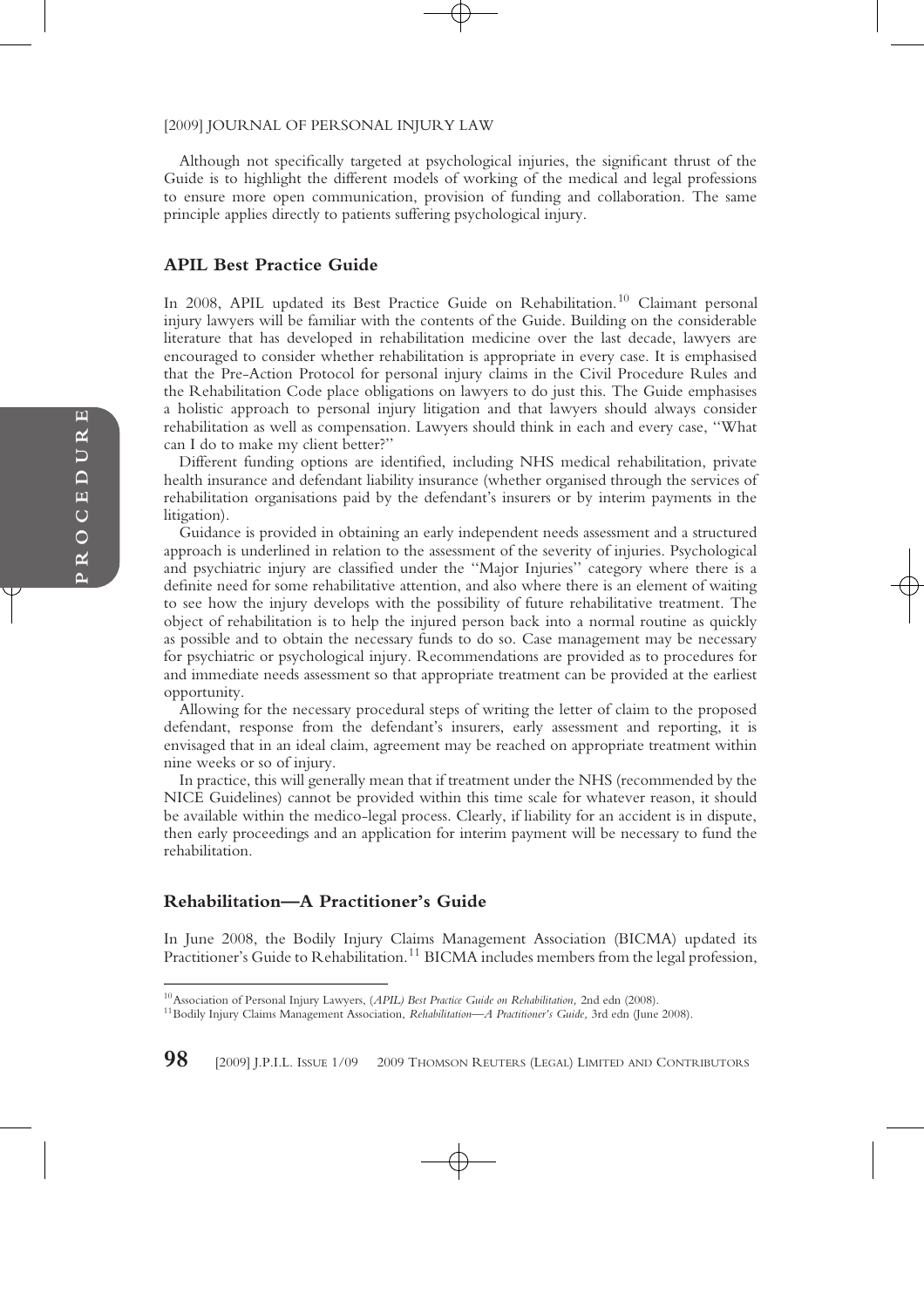insurance industry and rehabilitation organisations and provides definitive guidance in relation to the application of the Rehabilitation Code.

Specifically, in relation to psychological injuries, it recognises that a wide variety of psychological disorders may be triggered by an accident which must be recognised and dealt with. Failure to do so may prevent other treatments from being effective and may hinder a return to work.

The Guide emphasises that support should be offered as soon as possible. This will in part be determined by the willingness of the injured claimant and or their family to accept outside help. This aspect is addressed below. Early assessment can in itself help to identify problems or potential problems in time to prevent prolonged post traumatic stress disorder. Assessment of needed counselling or psychological treatment is best considered soon after the injury and or return home from hospital, in other words normally within the first three months of injury. It is recognised that the need for emotional and psychological support may last much longer than the medical treatment.

# **NHS** . . . **the future**

The NHS is in the process of implementing the Improved Access to Psychological Therapies (IAPT) Programme,<sup>12</sup> which is designed to support primary care trusts (PCTs) in implementing the NICE Guidelines for patients suffering from depression and anxietyrelated disorders. This will include patients with mild to moderate mental health problems. Notionally, this may include patients suffering post traumatic reactions and travel phobias. The intention is that PCTs will be able to provide talking therapies for patients and that they will be able to find sources of treatment closer to home and more quickly than is currently the case. The Programme is being implemented on a phased basis throughout the country and its introduction is planned to continue until 2011.

For the time being, therefore, if patients are left with post traumatic psychological symptoms it seems that treatment of these under the NHS will continue to be inconsistent across different areas of the country, despite the clear indication in the NICE Guidelines that treatment should not be withheld or delayed ''because of court proceedings or applications for compensation''. Clients whose post traumatic problems extend beyond three months after accident or assault are likely in any event to be classified as suffering from a ''severe'' rather than a ''mild to moderate'' condition. For practical purposes, therefore, it seems that the needs of most patients with significant post traumatic problems will not be met under the IAPT Programme. PCTs' provision for these patients will inevitably vary. The concern must be that this will create another net for traumatised patients to slip through when providers' attention and budgets are stretched to the limit at a time of further change in the NHS.

#### **Avoidance and oversight**

As referred to earlier, notwithstanding the significant literature in relation to rehabilitation generally and psychological rehabilitation in particular, it will be the experience of many personal injury practitioners that clients' psychological needs can go unidentified and

[2009] J.P.I.L. ISSUE 1/09 2009 THOMSON REUTERS (LEGAL) LIMITED AND CONTRIBUTORS **99**

<sup>12</sup>See *http://www.iapt.nhs.uk* [Accessed January 7, 2008].